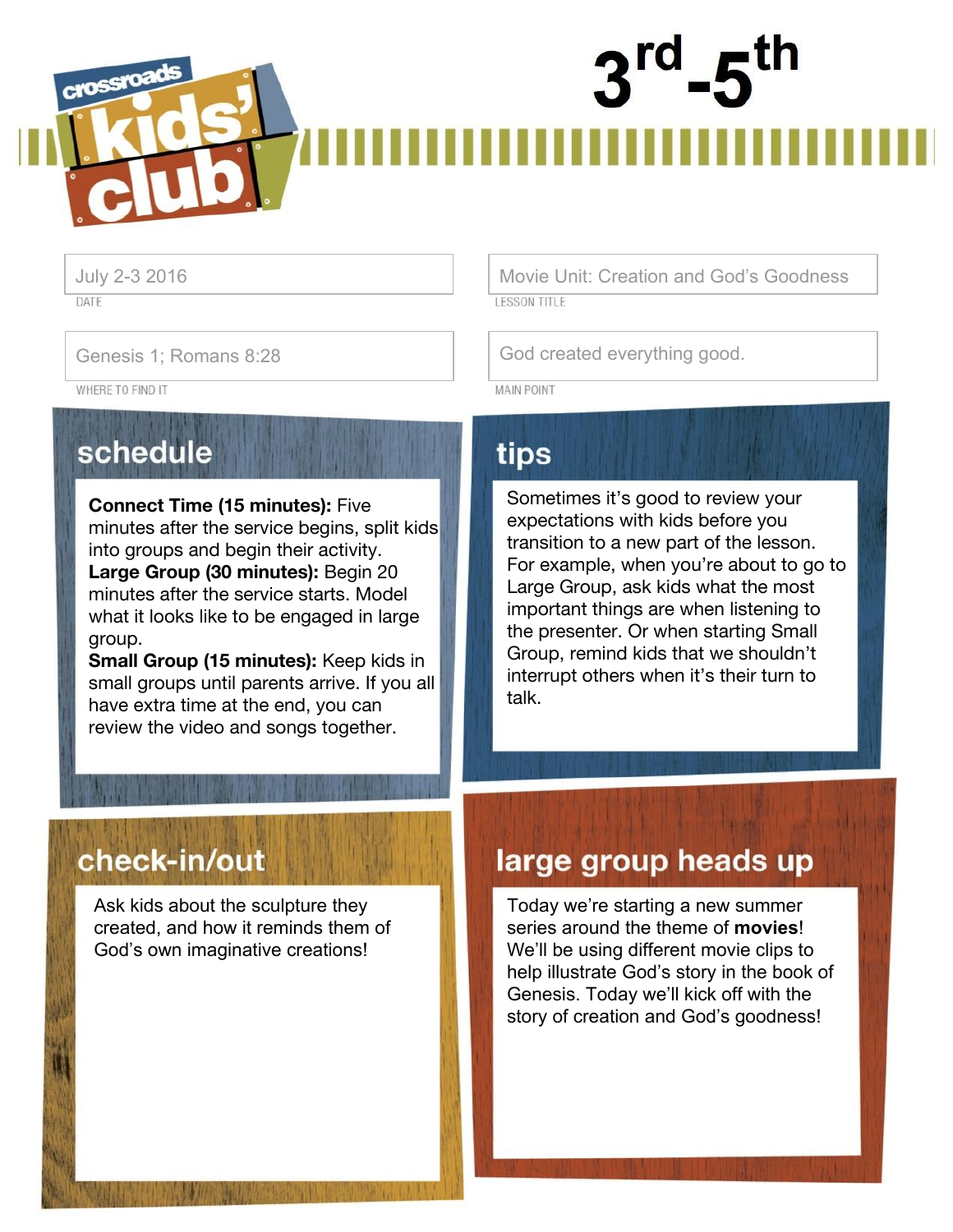

# connect time

**GOAL:** *Connect Time is all about engaging kids in an activity that allows them to connect with each other right away while simultaneously piquing their curiosity for Large Group and preparing their minds for what they're going to hear.*

## **INVENT-AN-ANIMAL**

- Break kids into **small groups** so that every group has a leader.
- Give each group *1 bag of paper strips* and *1 large tear off sheet of paper***.** Set out *markers***.**
- First, decide as a group what kind of "body" the animal will have. You don't have to draw legs or a head yet, just the basic body form. Once kids decide together, you (the leader) can draw the basic body shape on the large tear off paper.
- Next, let kids **take turns pulling out 1 paper strip from the bag**. Let the kid **read** the paper out loud, and then **draw** it on the blank body shape.
- On each piece of paper there is a "feature" that kids have to draw on the animal (It could be cat ears, a pig tail, spots, stripes, wings, etc.)
- Tell kids that the animal features do not have to go in normal places! Maybe one kid wants to draw eyes on the back of the head, so that the animal can see on all sides! Or maybe another kid wants to draw wings on the animal's tummy instead of its back!
- Encourage kids to be creative and silly as they draw their animal features! This is an imaginary animal, so it doesn't have to look like a "normal" animal. It can look however your groups wants it to, based on the features they have to draw!
- **● Bring the imaginary animal creation to Large Group.\***

# **TALK ABOUT IT**

- What do you like best about the animal we created together? Why?
- Have you ever created anything else? What was it, and what did you like about it?

**Before you go to Large Group, you can ask kids how their week went. You can also remind kids of the expectations for Large Group behavior: (1) be kind, (2) listen when somebody speaks, and (3) follow the leader's instructions.**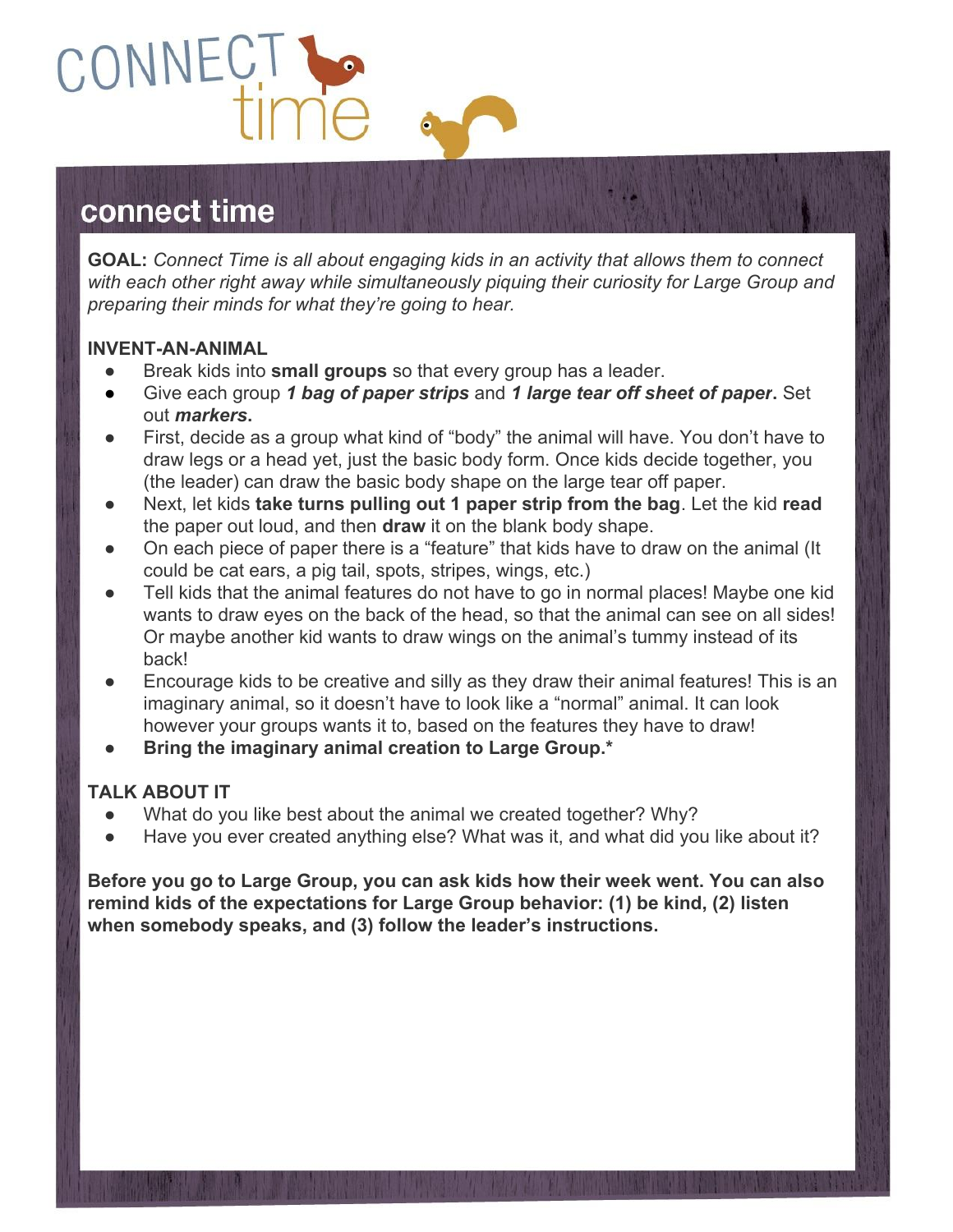

# **instructions**

**Goal**: Kids will (1) understand that God created everything to be good, (2) recognize that we were created to have a relationship with God, and (3) identify specific ways that God made us.

**Why?** Kids love to know how things work, and the creation story is a great opportunity to help them understand how and why God made such an intricate and cool universe!

**Tip:** Today's activity has a lot of supplies, so you might want to separate and prepare some of them beforehand. In addition, if you have time, use the materials to make a simple sculpture to use as an example for the Small Group activity.

# small group

#### **REVIEW THE STORY**

- 1. What did God think about the world he first created? What was it like?
- 2. What if the world were still perfect, like it was in the beginning. What would it be like today?
- 3. What are some of the things you thought of in Large Group that are GOOD in God's creation?
- 4. What things about yourself are you glad God created?
- 5. Knowing that God's creation (you included) is GOOD, how could that change the way you think about yourself? How should that change the way you act?
- 6. What was God's purpose in making us, and the rest of creation?

#### **MAKE IT PERSONAL**

- Tell kids that we're going to create a **sculpture** out of the available materials. It doesn't have to look like something in real life, it can be creative in any way they want! Just make sure they stick the *verse sticker* on their sculpture somewhere so that it can be a reminder of God's good creation, and his purpose for us.
- Set out *markers, glue sticks, scissors* and *tape*, and give each kid the following items:
	- *○ 1 foam cup*
	- *○ 3 popsicle sticks*
	- *○ 1 rubber band*
	- *○ 3 multi-colored tissue paper squares*
	- *○ 3 multi-colored regular paper squares*
	- *○ 3 pipe cleaners*
	- *○ 1 verse sticker*

(Continued on following page.)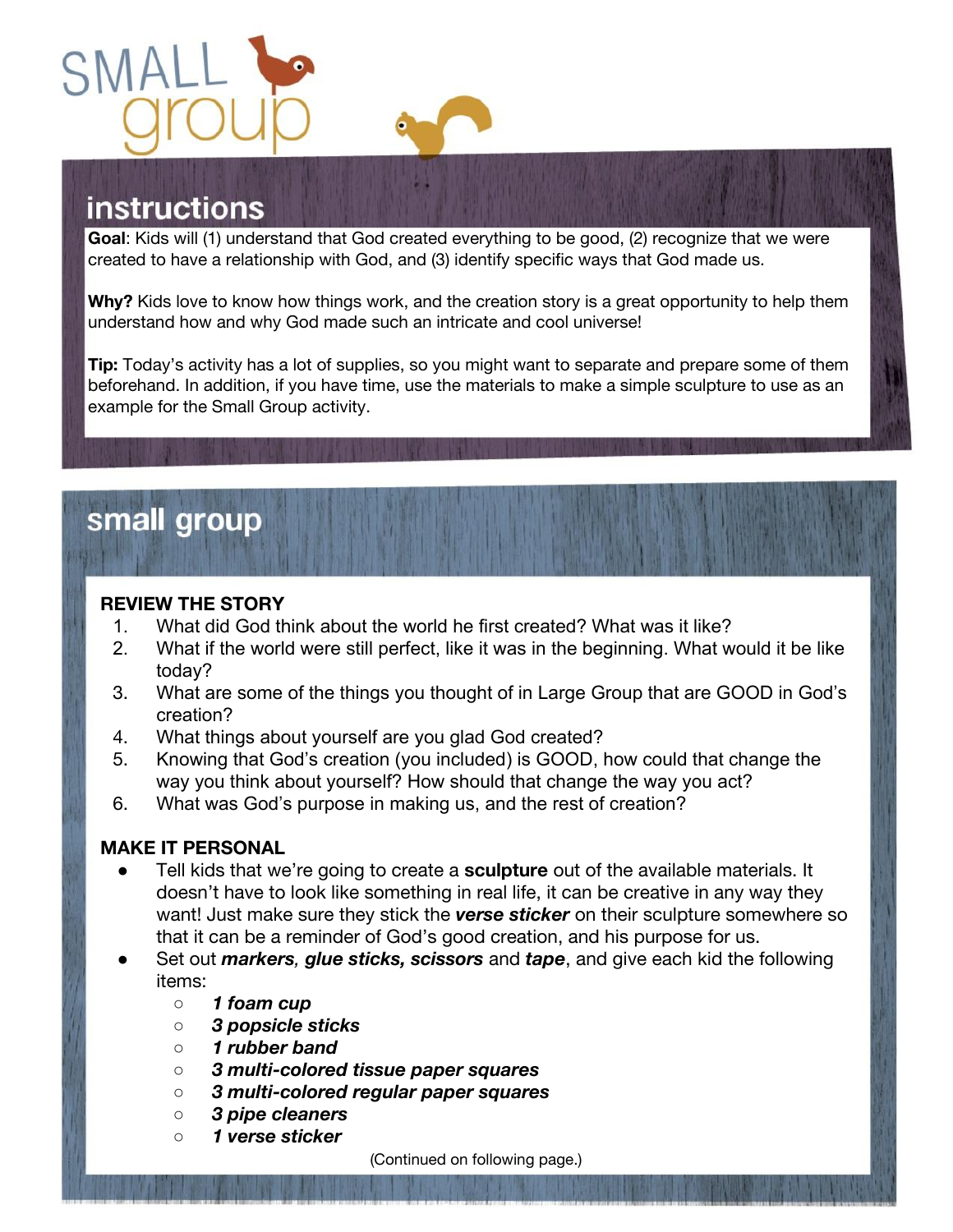

- Encourage kids to use their imaginations and bend, fold, roll and scrunch the materials in different ways! Here are some suggestions to help get kids started:
	- Stick objects into/through the foam cup.
	- Roll or bend the paper into different shapes, then tape or glue them to the cup.
	- Use the markers to draw designs on the materials.
	- Wrap the pipe cleaners around your finger to make it into a curly shaped coil and use them as decorations.
	- Cut/tear the cup up into shapes.
	- Make a mobile! Attach the pipe cleaner to their finished sculpture so that they can hang it somewhere.

# **INVITATION**

- Ask: Did God specially create EVERYONE, including people who don't believe in him yet? (Yes!)
- **Say:** We want our friends to understand how much God loves them, and see that he made them special, and for a purpose. That's why we're going to make special invitations to give to someone this week!
- Set out *markers* and give each kid *one invitation*. Tell kids to think of one special person that they want to invite to Kids' Club, someone who may not know Jesus yet, or doesn't know how much God loves them! Each kid should write that person's name in the **blank space** on the invitation.
- Kids can use markers to **decorate** the invitation as well!

*Extra time? Split kids up into pairs and have them pray for each other. If they aren't sure*  what to say, they could follow this script: God, thank you for creating **with the** *We know that everything you create is good, but sometimes it is hard to see that in ourselves. Please show \_\_\_\_\_\_\_\_\_\_\_ how you feel about him/her.*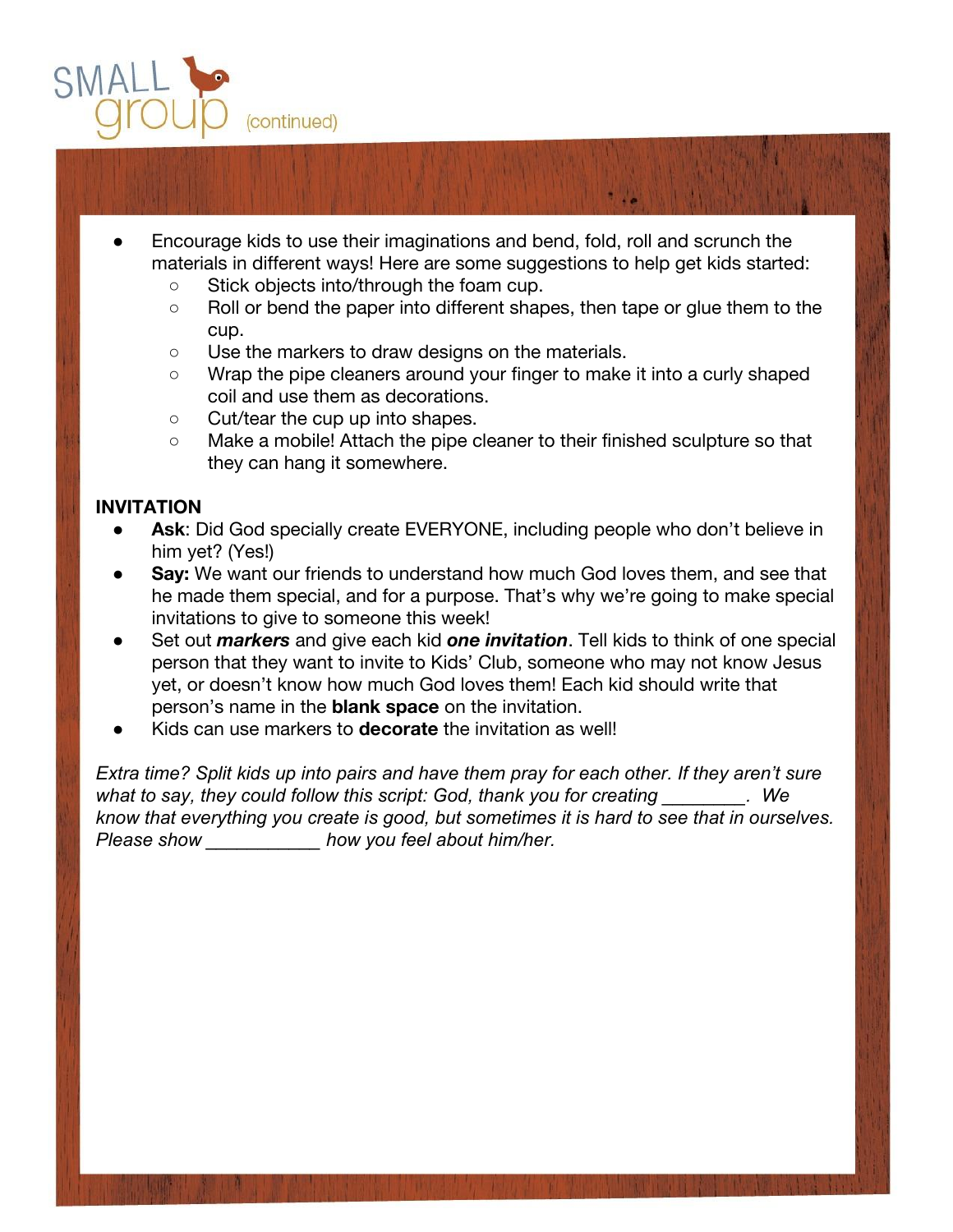

# 3rd-5th

# special notes

**\*Today's script is written in a brand new format! It may look longer than usual, but that's because the content is organized in a different way, with space on the side for main goals and notes.** 

# presenter tips

Use the left hand margin to write down notes or reminders that you want to remember when teaching the lesson!

# script

| <b>WELCOME AND INTRO</b><br><b>Main Goal: Review Connect</b><br>Time and introduce the<br>lesson.<br>Notes: | *Click to play intro music.<br>Welcome: Hey everybody! I'm so glad you came to Kids'<br>Club today. I'm really excited about this month, because we'<br>re using movie clips to help us learn about stories in the<br>book of Genesis! We'll see later what movie clip is going to<br>help us today!<br>Ask: Did you have fun creating those animals in Connect<br>Time? What was it like creating something with all those<br>funny parts put together? (Let several kids respond.)<br>Say: It was probably fun and a little weird to make<br>something so different from normal animals. But it means<br>that you all were creators! Can I have a volunteer from each<br>small group bring up your animal and show the rest of the<br>room? (Let each kid bring up his/her animal and explain the<br>different parts of the creation, and why the group made it<br>that way.)<br>Ask: Have you ever created something else? (Let several<br>kids respond. Try to get a variety of answers like artwork, a<br>science project, something in Minecraft, etc.)<br>Say: We've probably all made something before, whether it'<br>s an art project, or maybe even a friendship with someone<br>new! Today we're going to talk about the most incredible<br>creator in the entire universe. Do you know who that is? (Let |
|-------------------------------------------------------------------------------------------------------------|-----------------------------------------------------------------------------------------------------------------------------------------------------------------------------------------------------------------------------------------------------------------------------------------------------------------------------------------------------------------------------------------------------------------------------------------------------------------------------------------------------------------------------------------------------------------------------------------------------------------------------------------------------------------------------------------------------------------------------------------------------------------------------------------------------------------------------------------------------------------------------------------------------------------------------------------------------------------------------------------------------------------------------------------------------------------------------------------------------------------------------------------------------------------------------------------------------------------------------------------------------------------------------------------------------------------------|
|                                                                                                             | kids respond, "God!") Yep, God.                                                                                                                                                                                                                                                                                                                                                                                                                                                                                                                                                                                                                                                                                                                                                                                                                                                                                                                                                                                                                                                                                                                                                                                                                                                                                       |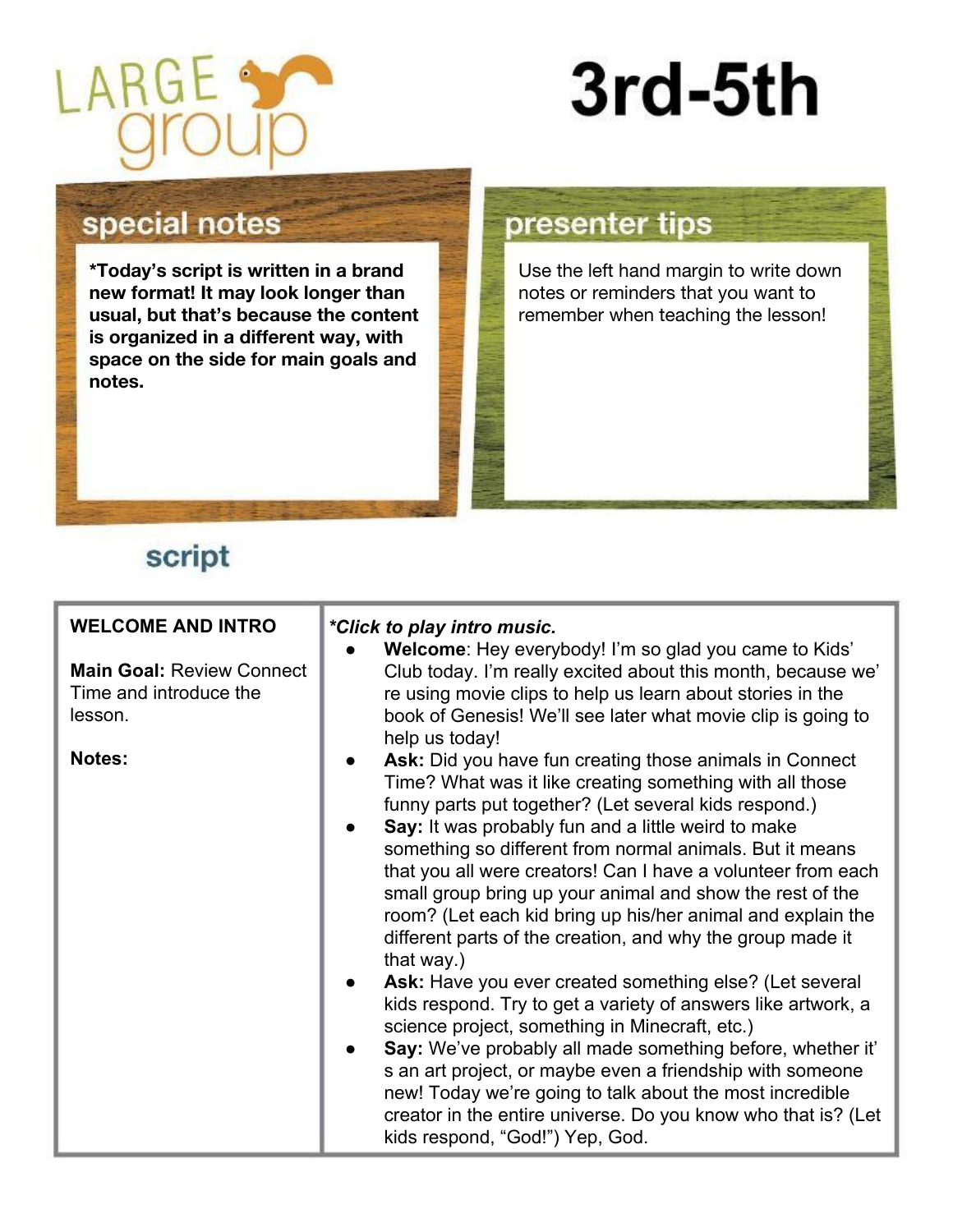

| THE ULTIMATE<br><b>CREATOR</b><br><b>Main Goal: Recognize</b><br>some of the most important<br>things God created.<br><b>Notes:</b>                              | Say: God is the most important, and powerful creator that<br>has ever existed. He's made the most beautiful and<br>amazing things we could ever imagine!<br>(Click to show image of outer space.) He made beautiful<br>galaxies out in space.<br>(Click to show image of mountains.) He made amazing<br>land formations that we can explore. Do you know what<br>this is? (Let kids respond.)<br>Ask: What else has He made? What do you think are the<br>most amazing, or important things that God has created?<br>(Let several kids respond.)<br>Ask: Do you think He created those things randomly, with<br>no plan or anything? (Let kids respond.) Nope, He made<br>them for a very clear purpose. Why do you think God<br>created some of those things? (Let kids respond with why<br>they think God made the things that you just discussed as<br>a group.)<br>Say: Great answers guys! You're right, God had a plan in<br>mind when he created these things, and we're going to talk<br>some more about what that plan was!                                                                         |
|------------------------------------------------------------------------------------------------------------------------------------------------------------------|--------------------------------------------------------------------------------------------------------------------------------------------------------------------------------------------------------------------------------------------------------------------------------------------------------------------------------------------------------------------------------------------------------------------------------------------------------------------------------------------------------------------------------------------------------------------------------------------------------------------------------------------------------------------------------------------------------------------------------------------------------------------------------------------------------------------------------------------------------------------------------------------------------------------------------------------------------------------------------------------------------------------------------------------------------------------------------------------------------------|
| <b>GOD CREATES</b><br><b>EVERYTHING WITH A</b><br><b>PLAN</b><br><b>Main Goal: Understand</b><br>how and why God first<br>created the universe.<br><b>Notes:</b> | Ask: Before God created everything, what do you think<br>there was? (Let kids respond.) Yep, there was NOTHING.<br>There wasn't space, or stars, or the sun. It was all dark,<br>and empty. And then God decided to fill that space up.<br>Say: Let's watch a video about how God created<br>everything and filled up that emptiness. As you watch, try<br>to figure out WHY God created it all in the first place!<br>Video: God's Story / Creation<br>Ask: So why do you think God wanted to create all those<br>things, including us? (Let kids respond.)<br>Say: Let's look at it this way. It's kind of like when YOU<br>create something. Why would you do that in the first<br>place? (Let kids respond with varying answers.) When you<br>work really hard to make something, do you want it to be a<br>GOOD creation? (Let kids respond.) Yep, I'm sure you do!<br>And when God decided he wanted to create the universe,<br>it's because he wanted to make GOOD things. He wanted<br>there to be beauty, and light, and life! He wanted to show<br>his goodness by creating things that were good. |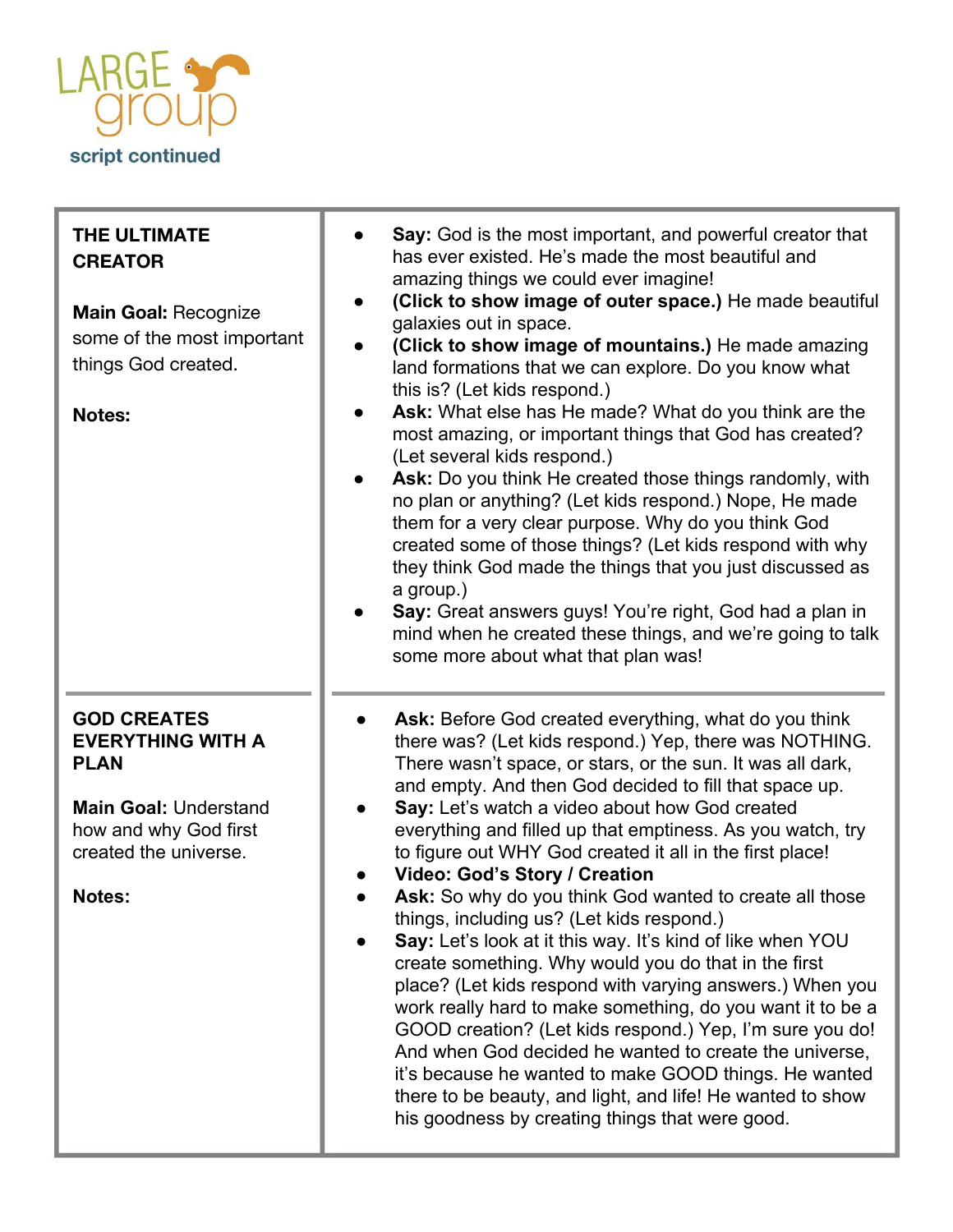

| <b>GOD CREATES</b><br><b>EVERYTHING GOOD</b><br><b>Main Goal: Understand</b><br>that God doesn't create<br>mistakes; he makes<br>everything good!<br><b>Notes:</b> | Ask: Have you ever created something that DIDN'T turn<br>out the way you wanted it too? Maybe it was imperfect, or<br>just looked different that you imagined? (Let kids respond.)<br>Yep, that's happened to me a lot.<br>Ask: Now when God created everything, do you think he<br>created mistakes, or things that were not good? (Let kids<br>respond.)<br>Say: No way! God doesn't make mistakes. He doesn't<br>make things that turn out differently than he imagined. He<br>makes things EXACTLY as he wants them. Why do you<br>think He can do that? (Let kids respond.) It's because God<br>is perfect, and all-powerful. He designed everything down<br>to the tiniest detail, and no matter how small that detail is,<br>it's good.                                                                                                                                                             |
|--------------------------------------------------------------------------------------------------------------------------------------------------------------------|------------------------------------------------------------------------------------------------------------------------------------------------------------------------------------------------------------------------------------------------------------------------------------------------------------------------------------------------------------------------------------------------------------------------------------------------------------------------------------------------------------------------------------------------------------------------------------------------------------------------------------------------------------------------------------------------------------------------------------------------------------------------------------------------------------------------------------------------------------------------------------------------------------|
| <b>GOD'S GOODNESS</b><br><b>GIVES US JOY</b><br><b>Main Goal: Use a movie</b><br>clip to illustrate how God's<br>creation is for our benefit.<br>Notes:            | Say: Let's watch a movie clip from a movie you might<br>recognize, called Frozen! In the movie, Elsa has the ability<br>to create winter. But she didn't think that was a good thing;<br>in fact, she ran away because she couldn't control it. But<br>watch what she can do at the end, when she has learned<br>to embrace the gift she was given and to use it well.<br>Video: Frozen / Elsa Creates Ice<br>Ask: Once Elsa realized she could use her gift to create<br>good things, what was she able to do? (Let kids respond.)<br>Yep, she took away all the snow that was covering the<br>city, and she even made an ice rink! ! And how did it affect<br>other people? (Let kids respond.) Yes, she gave others<br>joy, and hope, and fun!<br>Say: God does the same thing with his creation. He gives<br>us joy and hope and even fun, because he's given us all<br>these amazing things to enjoy! |
| <b>GOD'S FAVORITE</b><br><b>CREATION</b><br><b>Main Goal: Understand</b><br>how God feels about us,<br>his favorite creation!<br><b>Notes:</b>                     | Ask: Now, does anybody remember what God's favorite<br>creation is? (Let kids respond.) Yep, it's US!<br>Say: Take a minute to think about yourself. Ask God to<br>show you how He feels about the way he created you.<br>What do you think makes Him smile when he sees you?<br>What do you think He especially loves about you? Think<br>about that for a few seconds quietly. (Give kids a minute to<br>think.)<br>Say: Okay, now turn to a friend, and tell them what you<br>thought of! (Give kids a minute to discuss.)                                                                                                                                                                                                                                                                                                                                                                              |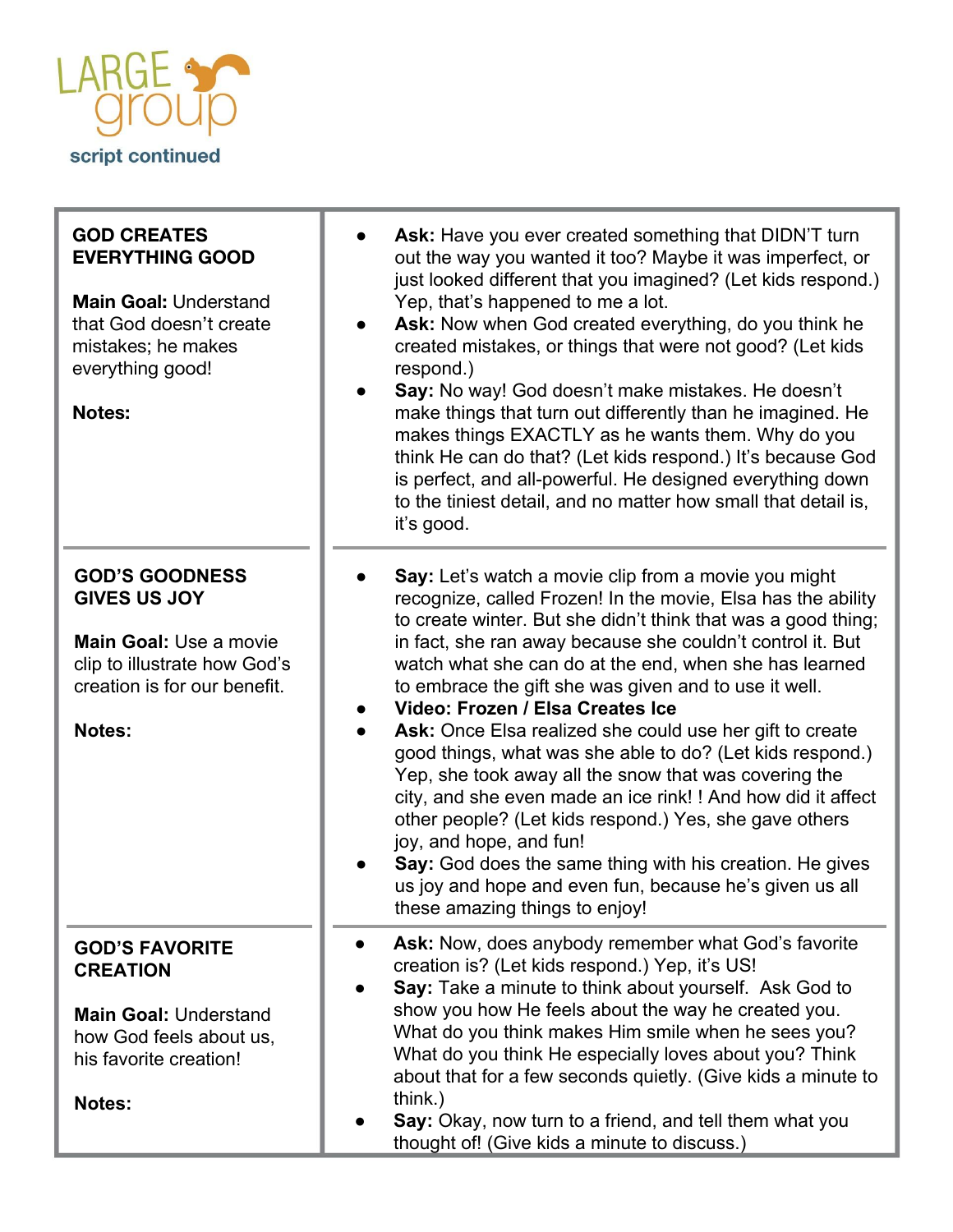

| <b>WE HAVE A PURPOSE</b><br><b>Main Goal: Recognize that</b><br>God created us with a<br>specific purpose in mind.<br><b>Notes:</b> | Say: I bet you could come up with a lot of things that God<br>loves about you! That's because He's the one who created<br>you. He formed you with a plan in his head, and he gave<br>you unique abilities and talents. There's a verse that talks<br>about this in the New Testament. It's Roman's 8:28.<br>Slide: Romans 8:28 And we know that God causes<br>everything to work together for the good of those who<br>love Him, and are called according to his purpose for<br>them.<br>Say: This verse is saying that God loves us, and has a<br>purpose for us. He is always looking out for us, and we<br>can always be sure that we are his treasured creation.<br>Ask: What's one of the purposes that you think God has<br>for ALL of us? Something that He wants all of us to do?<br>(Let kids respond. Help them get to the following<br>conclusion.)<br>Say: One purpose that He has for all of us is to spend time<br>with him! He created us to be close to him, and have a<br>relationship with him.<br>Ask: Can you think of some of your favorite ways that we<br>can be close to God? What are they? (Let several kids<br>respond out loud.)<br>Say: I love how many answers there are, because God<br>made us all different so that we can enjoy spending time<br>with him in different ways. We don't all have to spend time<br>with him in the same way! One way to be close to God and<br>fulfill the purpose he has for us is to talk to him, and to<br>worship him! Let's do those things right now. |
|-------------------------------------------------------------------------------------------------------------------------------------|----------------------------------------------------------------------------------------------------------------------------------------------------------------------------------------------------------------------------------------------------------------------------------------------------------------------------------------------------------------------------------------------------------------------------------------------------------------------------------------------------------------------------------------------------------------------------------------------------------------------------------------------------------------------------------------------------------------------------------------------------------------------------------------------------------------------------------------------------------------------------------------------------------------------------------------------------------------------------------------------------------------------------------------------------------------------------------------------------------------------------------------------------------------------------------------------------------------------------------------------------------------------------------------------------------------------------------------------------------------------------------------------------------------------------------------------------------------------------------------------------------------------------|
| <b>WRAP UP AND WORSHIP</b><br><b>Main Goal: Close the</b><br>lesson with prayer and<br>worship.<br><b>Notes:</b>                    | Pray: Dear God, we are so joyful that you created<br>everything good, and with a purpose. Help us get closer<br>to you, and enjoy all the amazing things you've created.<br>Amen!<br><b>Set up worship:</b> Worshiping God is one of the best ways<br>to spend time with him AND show him how much you<br>love him. So let's all stand up and worship Him right now!<br><b>Music Video: Dance Laugh Love</b><br><b>Music Video: All That You Need</b>                                                                                                                                                                                                                                                                                                                                                                                                                                                                                                                                                                                                                                                                                                                                                                                                                                                                                                                                                                                                                                                                      |